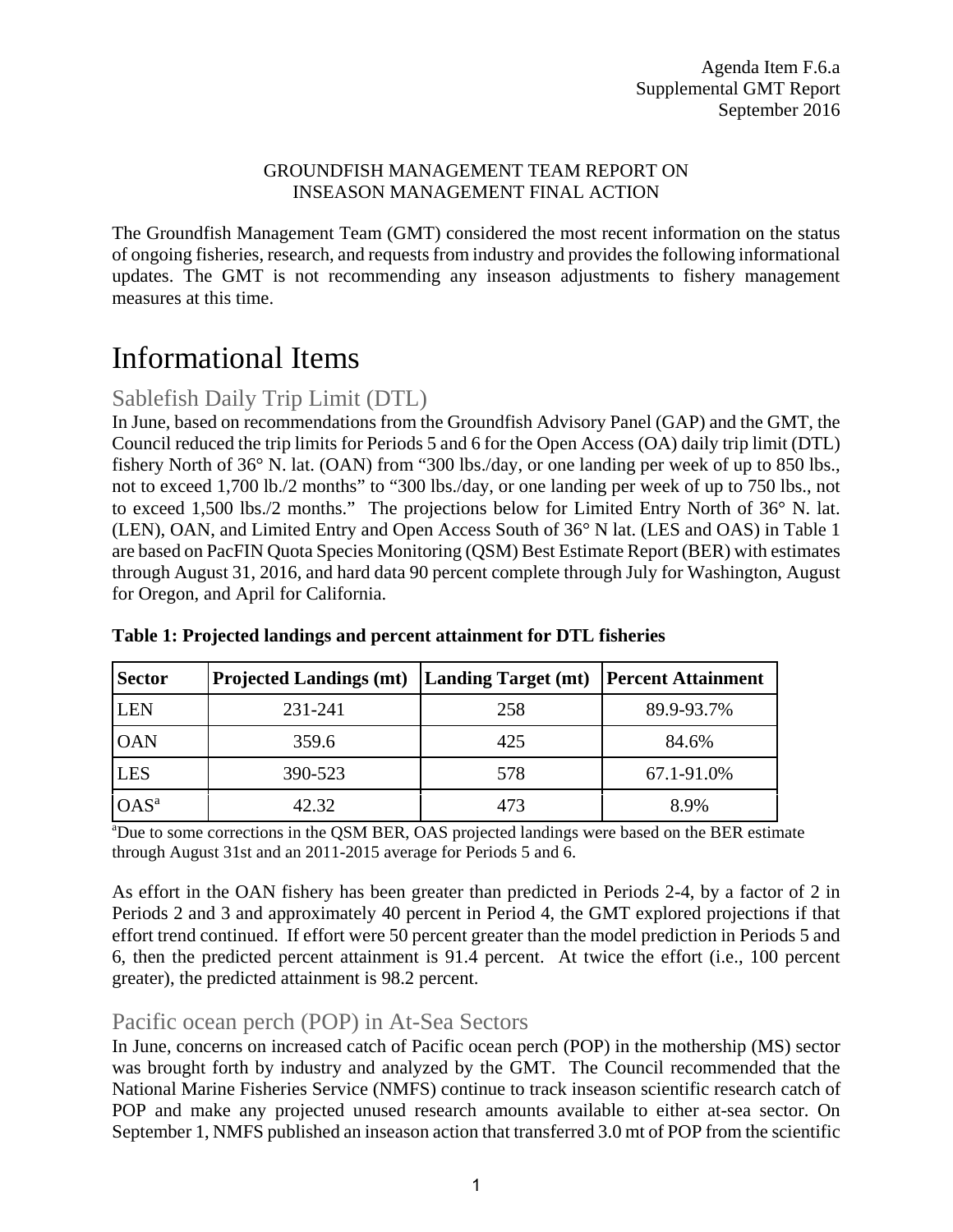research off-the-top deduction to the MS sector, increasing the amount of POP available to the MS sector from 7.2 mt to 10.2 mt (81 FR 60288).

Table 2 shows the current catch of canary rockfish, darkblotched rockfish, POP, widow rockfish, and Pacific whiting for both at-sea sectors in comparison to the allocations. Whiting allocations reflect the recent reapportionment of whiting from the tribal allocations (Public Notice, NMFS-SEA-16-19, September 16, 2016).

| <b>Species</b>                                            |                  | $\bf CP$          |         | <b>MS</b>        |                   |         |  |  |  |  |  |
|-----------------------------------------------------------|------------------|-------------------|---------|------------------|-------------------|---------|--|--|--|--|--|
|                                                           | <b>Mortality</b> | <b>Allocation</b> | % Taken | <b>Mortality</b> | <b>Allocation</b> | % Taken |  |  |  |  |  |
| Canary                                                    | 0.03             | 8.2               | 0.33%   | 0.35             | 5.8               | 6.03%   |  |  |  |  |  |
| Darkblotched                                              | 1.25             | 9.4               | 13.27%  | 0.64             | 6.7               | 9.57%   |  |  |  |  |  |
| <b>POP</b>                                                | 0.41             | 10.2              | 3.99%   | 5.16             | 10.2              | 50.62%  |  |  |  |  |  |
| Widow                                                     | 11.62            | 170               | 6.84%   | 59.98            | 120               | 49.98%  |  |  |  |  |  |
| Whiting                                                   | 47,416.77        | 114,149           | 41.54%  | 39,028.97        | 80,575            | 48.44%  |  |  |  |  |  |
| Catch Weight (mt) queried from NPAC 09/09/2016 at 8:06 AM |                  |                   |         |                  |                   |         |  |  |  |  |  |

**Table 2: Catch and percent attainment in at-sea sectors** 

With the increase in allocation in POP, the MS sector could attain 95.7 percent of its whiting at the current bycatch rate ( $[10.2 \text{ mt}$  POP allocation/ 5.16 mt POP taken] \* 39,029 mt whiting taken= 77,150 mt of whiting). This is compared to 53 percent as predicted in June (Agenda Item G.7.a, Supplemental GMT Report). The GMT further explored the probabilities of the MS sector exceeding their allocation of POP by using the bootstrap methodology (as seen in Agenda Item G.2.a, Supplemental WDFW Report 2). Preliminary results that start the simulation from the total catch levels as of September 9 show that only 6 percent of the simulated MS seasons produce catches that reach or exceed the new 10.2 mt allocation. This is compared to 33 percent of simulations predicted in June.

## F/V Ocean Hunter- Canary "Lightning Strike" Tow

On August 30, 2016 the F/V Ocean Hunter landed over 9,000 pounds of canary rockfish in a single tow, and went into deficit. If the vessel were able to acquire and transfer in the annual vessel limit of 9,806 pounds, they would still be unable to get out of deficit by 3,577 pounds.

## Oregon Recreational Fishery

The GMT was informed about inseason actions taken by the Oregon Department of Fish and Wildlife (ODFW) in the Oregon recreational fishery (Agenda Item F.7.a, Supplemental ODFW Report). Due to higher than anticipated yelloweye rockfish impacts in both the recreational groundfish and halibut fisheries in May and June, as well as low usage rates of descending devices, ODFW restricted the Oregon recreational groundfish fishery to shoreward of the 20 fathom regulatory line beginning on July 15 (had been 30 fathoms in state regulations). Updated data through August indicated that yelloweye rockfish impacts had been reduced, and end of the year projections indicate that the depth restriction could be removed on October 1, and stay within the Oregon recreational harvest guideline (HG).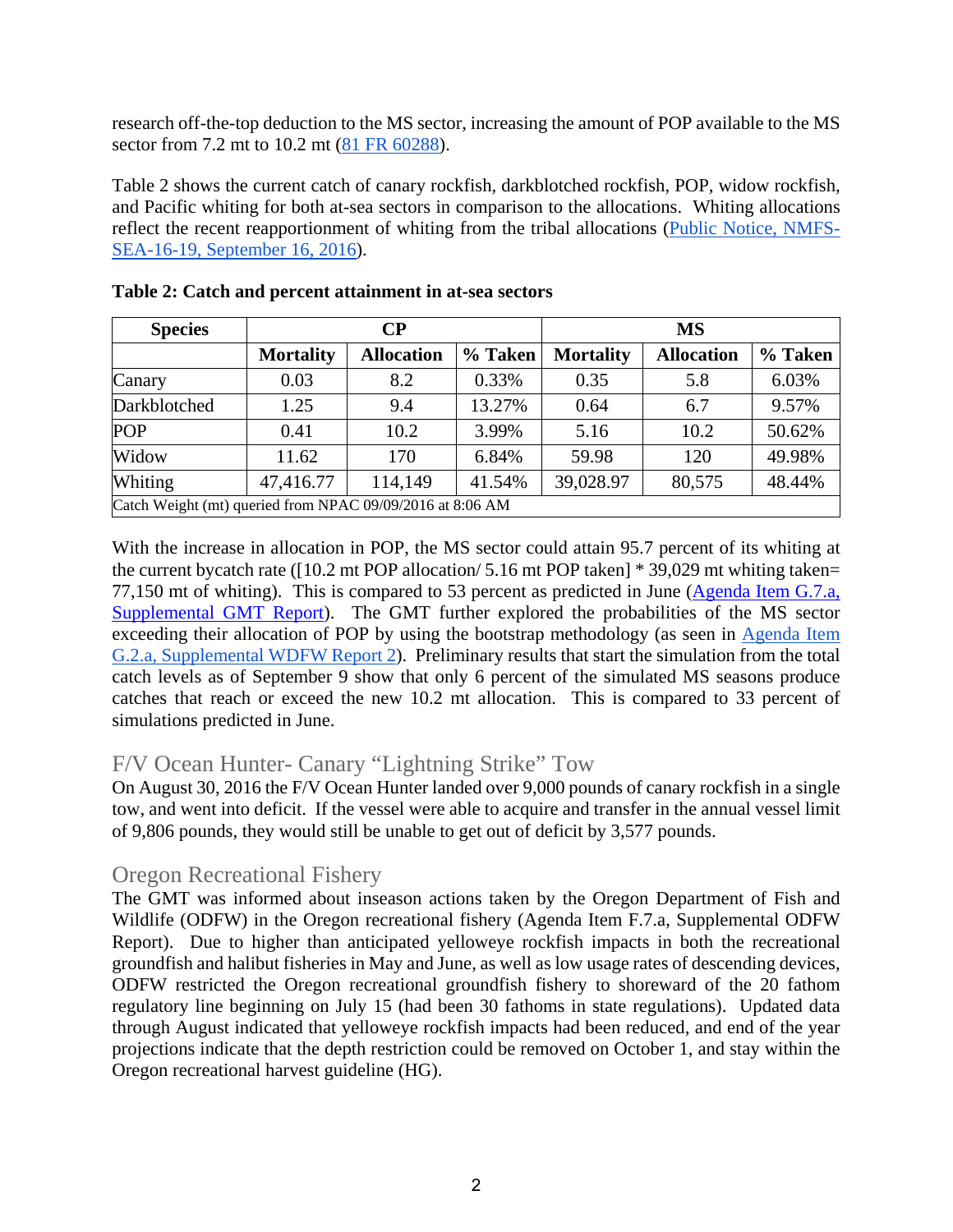## Overfished species scorecard update

The overfished species (OFS) scorecard (Attachment 1) has had the following updates:

#### *Research*

The International Pacific Halibut Commission (IPHC) annual longline stock assessment survey has concluded for 2016. The preliminary yelloweye rockfish mortality was 0.2 mt, leaving 0.9 mt of the scientific research portion of the off-the-top deduction unharvested. There is now a residual of 0.8 mt in the scorecard. The GMT also received preliminary data from the NMFS trawl survey, their impacts to POP were 3.0 mt and darkblotched rockfish 5.1 mt, both of which have been updated in the scorecard.

#### *Incidental Open Access*

The 2015 Groundfish Mortality report (Agenda Item F.1.a, NMFS Report 3) was used to update the Incidental Open Access (IOA) sector projected mortality, as the GMT believes these values are the best estimate of total impacts available at this time.

#### *Tribal*

The GMT was notified that the tribal landings of petrale sole are anticipated to exceed the 220 mt harvest target, due to higher than expected landings of petrale sole in the beginning of August. The tribes have taken action to reduce the landings of petrale sole within the tribal trawl fisheries by reducing the landing limit to one-fifth the previous landing limit in order to maintain a viable fishery as well as reduce impacts on petrale sole. Projected impacts from tribal fisheries in 2016 have been updated to 240 mt. This still leaves a residual of 11.5 mt in the scorecard.

#### *Washington Recreational*

Based on catch data that is complete through July, the Washington recreational scorecard catch projection for yelloweye rockfish was updated from 2.8 mt to 3.2 mt. The 2016 HG is 3.1 mt. The projected catch uses the catch from August through October 2015 as a proxy for the remainder of 2016. However, if catch from August through October 2016 is more similar to what was seen in 2013 and 2014, projected catch would be below the 2016 HG of 3.1 mt (~2.9 mt). Washington recreational inseason estimates do not reflect the use of descending devices although the final estimates will account for the use of descending devices after the estimates are error checked and finalized in early 2017. The Washington Department of Fish and Wildlife is not proposing any changes to management measures for 2017.

## Overfished Species Scorecard with 2015 GM Report and Projection Updates

Attachment 2 provides the overfished species scorecard presented in Attachment 1, but with adjusted projections for at-sea, non-nearshore, and nearshore sectors. Currently, projections in the scorecard assume that the sectors attain all of the allocation (at-sea), or are based on bycatch projection models (non-nearshore and nearshore). The 2015 Groundfish Mortality report (Agenda Item F.1.a, NMFS Report 3) was used to update the non-nearshore and nearshore projected impacts, as the GMT believes these values are the best estimate available at this time. At-sea projection estimates are based on the inseason bootstrap methodology for canary rockfish, darkblotched rockfish, and POP as described above. Estimates are based on the 0.5 quantile, which is considered "risk neutral"; this quantile was also used in the 2017-2018 biennial harvest specifications process as the source of projected impacts for the at-sea fleets.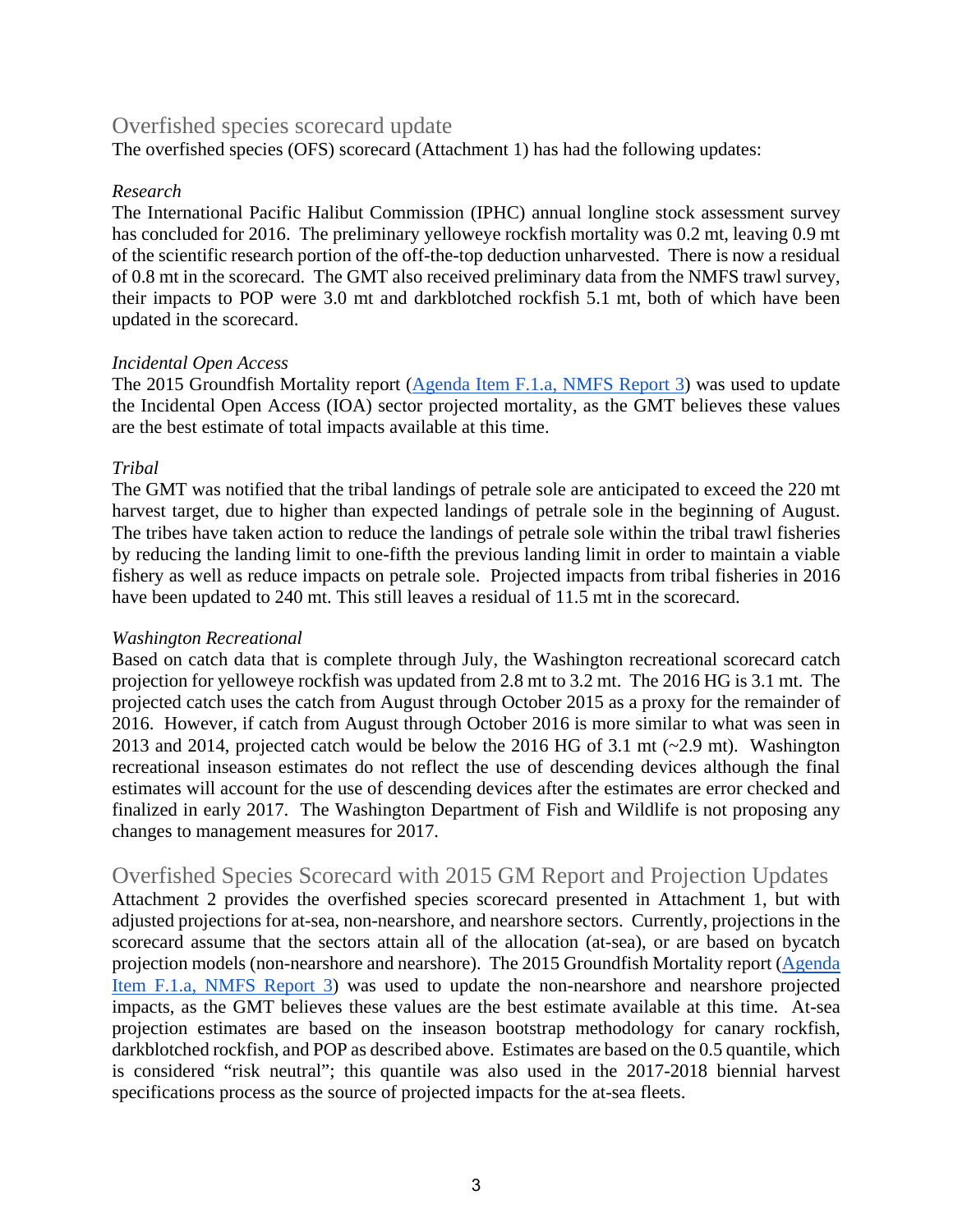| Fishery                       | Bocaccio b/<br>Canary |                             | Cowcod b/                                      |                             | <b>Dkbl</b>   |                             | <b>Petrale</b> |                             | <b>POP</b>    |                             | Yelloweye     |                             |               |                             |
|-------------------------------|-----------------------|-----------------------------|------------------------------------------------|-----------------------------|---------------|-----------------------------|----------------|-----------------------------|---------------|-----------------------------|---------------|-----------------------------|---------------|-----------------------------|
| Date: 16 September 2016       | Allocation a/         | Projected<br><b>Impacts</b> | Allocation a/                                  | Projected<br><b>Impacts</b> | Allocation a/ | Projected<br><b>Impacts</b> | Allocation a/  | Projected<br><b>Impacts</b> | Allocation a/ | Projected<br><b>Impacts</b> | Allocation a/ | Projected<br><b>Impacts</b> | Allocation a/ | Projected<br><b>Impacts</b> |
| <b>Off the Top Deductions</b> | 8.3                   | 7.9                         | 15.2                                           | 15.8                        | 2.0           | 2.0                         | 20.8           | 12.7                        | 236.6         | 261.7                       | 12.0          | 12.5                        | 5.8           | 4.9                         |
| EFPc/                         | 3.0                   | 3.0                         | 1.0                                            | 1.0                         | 0.0           | 0.0                         | 0.1            | 0.1                         | 0.0           | 0.0                         | 0.0           | 0.0                         | 0.0           | 0.0                         |
| Research d/                   | 4.6                   | 4.6                         | 4.5                                            | 5.8                         | 2.0           | 2.0                         | 2.1            | 7.1                         | 14.2          | 17.7                        | 2.2           | 3.0                         | 3.3           | 2.4                         |
| Incidental OA e/              | 0.7                   | 0.3                         | 2.0                                            | 1.3                         | --            | $-$                         | 18.4           | 5.3                         | 2.4           | 4.0                         | 0.6           | 0.3                         | 0.2           | 0.2                         |
| Tribal f/                     |                       |                             | $7.7\,$                                        | 7.7                         |               |                             | 0.2            | 0.2                         | 220.0         | 240.0                       | 9.2           | 9.2                         | 2.3           | 2.3                         |
| <b>Trawl Allocations</b>      | 85.0                  | 81.9                        | 58.5                                           | 58.5                        | $1.4\,$       | 1.4                         | 308.9          | 308.9                       | 2,638.4       | 2,638.4                     | 141.6         | 141.6                       | $1.1\,$       | 1.1                         |
| -SB Trawl                     | 85.0                  | 81.9                        | 44.5                                           | 44.5                        | $1.4$         | 1.4                         | 292.8          | 292.8                       | 2,633.4       | 2,633.4                     | 124.2         | 124.2                       | $1.1\,$       | 1.1                         |
| -At-Sea Trawl                 |                       |                             | 14.0                                           | 14.0                        |               |                             | 16.1           | 16.1                        | 5.0           | 5.0                         | 17.4          | 17.4                        | 0.0           | 0.0                         |
| a) At-sea whiting MS          |                       |                             | 5.8                                            | 5.8                         |               |                             | 6.7            | 6.7                         |               |                             | 10.2          | 10.2                        |               |                             |
| b) At-sea whiting CP          |                       |                             | 8.2                                            | 8.2                         |               |                             | 9.4            | 9.4                         |               |                             | 10.2          | 10.2                        |               |                             |
| <b>Non-Trawl Allocation</b>   | 268.7                 | 186.1                       | 51.3                                           | 46.3                        | 2.6           | 1.2                         | 16.3           | 6.3                         | 35.0          |                             | $7.5$         | 0.4                         | 12.1          | 12.2                        |
| Non-Nearshore                 | 82.1                  |                             | 3.9                                            |                             |               |                             |                | 6.1                         |               |                             |               | 0.4                         | 0.6           | 0.7                         |
| LE FG                         |                       |                             |                                                | 1.0                         |               |                             |                |                             |               | 0.4                         |               |                             |               |                             |
| <b>OAFG</b>                   |                       |                             |                                                | 0.2                         |               |                             |                |                             |               |                             |               |                             |               |                             |
| Directed OA: Nearshore        | 1.0                   | 0.5                         | 6.9                                            | 7.5                         |               |                             |                | 0.2                         |               | 0.0                         |               |                             | 1.9           | 1.8                         |
| Recreational Groundfish       |                       |                             |                                                |                             |               |                             |                |                             |               |                             |               |                             |               |                             |
| WA                            |                       |                             | 3.5                                            | 1.6                         |               |                             |                | $\overline{\phantom{a}}$    |               | $\overline{a}$              |               | $\sim$                      | 3.1           | 3.2                         |
| <b>OR</b>                     |                       |                             | 12.0                                           | 12.0                        |               |                             |                | $\overline{a}$              |               | $\overline{\phantom{a}}$    |               | $\sim$                      | 2.8           | $2.8\,$                     |
| ${\rm CA}$                    | 185.6                 | 185.6                       | 25.0                                           | 25.0                        |               | 1.2                         |                | $\overline{\phantom{a}}$    |               | $\overline{a}$              |               | $\sim$                      | 3.7           | 3.7                         |
| <b>TOTAL</b>                  | 362.0                 | 275.9                       | 125.0                                          | 120.6                       | 6.0           | 4.6                         | 346.0          | 327.9                       | 2,910.0       | 2,900.1                     | 161.1         | 154.5                       | 19.0          | 18.2                        |
| 2016 Harvest Specification    | 362                   | 362                         | 125                                            | 125                         | 6.0           | 6.0                         | 346            | 346                         | 2,910         | 2,910                       | 164           | 164                         | 19            | 19                          |
| <b>Difference</b>             | 0.0                   | 86.1                        | 0.0                                            | 4.4                         | 0.0           | 1.4                         | $0.0\,$        | 18.1                        | 0.0           | 9.9                         | 2.9           | 9.5                         | 0.0           | 0.8                         |
| <b>Percent of ACL</b>         | 100.0%                | 76.2%                       | 100.0%                                         | 96.5%                       | 100.0%        | 76.7%                       | 100.0%         | 94.8%                       | 100.0%        | 99.7%                       | 98.2%         | 94.2%                       | 100.0%        | 95.9%                       |
| Key                           |                       |                             | $=$ not applicable                             |                             |               |                             |                |                             |               |                             |               |                             |               |                             |
|                               | $\sim$                |                             | $=$ trace, less than 0.1 mt                    |                             |               |                             |                |                             |               |                             |               |                             |               |                             |
|                               |                       |                             | $=$ Fixed Values<br>$=$ off the top deductions |                             |               |                             |                |                             |               |                             |               |                             |               |                             |

#### Attachment 1. Allocations<sup>a</sup> and projected mortality impacts (mt) of overfished groundfish species for 2016.

a/ Formal allocations are represented in the black shaded cells and are specified in regulation in Tables 1b and 1e. The other values in the allocation columns are 1) off the top deductions, 2) set asides from the trawl al only) 3) ad-hoc allocations recommended in the 2013-14 EIS process, 4) HG for the recreational fisheries for canary and YE.

b/ South of 40°10' N. lat.

c/ EFPs are amounts set aside to accommodate anticipated applications. Values in this table represent the estimates from the 13-14 biennial cycle, which are currently specified in regulation.

d/ Includes NMFS trawl shelf-slope surveys, the IPHC halibut survey, and expected impacts from SRPs and LOAs.

e/ The GMT's best estimate of impacts as analyzed in the 2015-2016 Environmental Impact Statement (Appendix B), which are currently specified in regulation.

f/ Tribal values in the allocation column represent the values in regulation. Projected impacts are the tribes best estimate of catch.